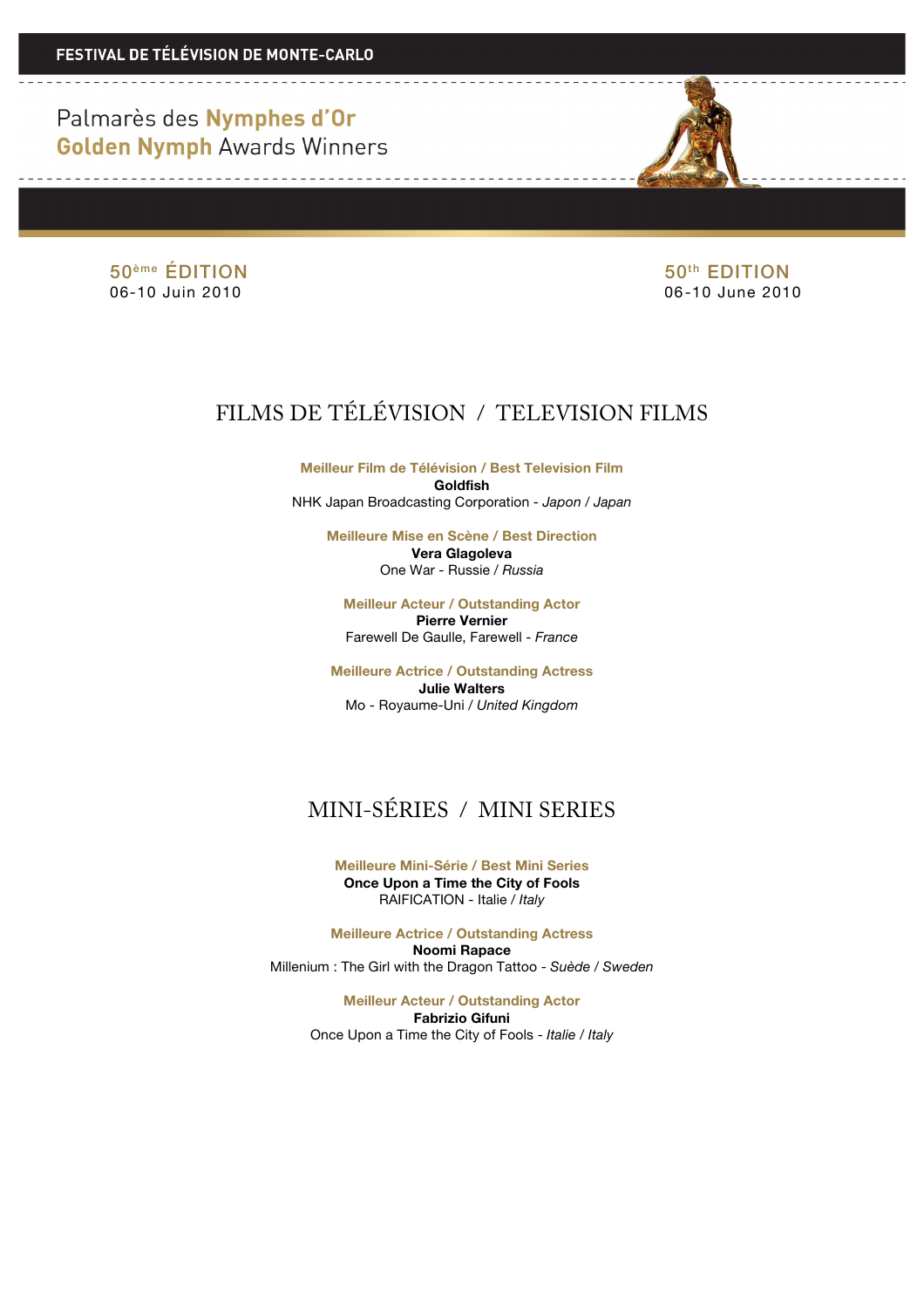

# ACTUALITÉS / NEWS

**Meilleurs Grands Reportages d'Actualités / Best News Documentaries Dealing with Pirates** Danish Broadcasting Corporation *- Danemark / Denmark* 

**China's Unnatural Disaster : The Tears of the Sichuan Province** HBO - *Etats-Unis d'Amérique / USA*

**Meilleur Reportage du Journal Télévisé / Best TV News Item Lucia Newman : Colombia Drugs Lab Attack** Al Jazeera English - *Qatar*

**Meilleur Programme d'Actualités 24 heures/24 / Best 24-Hour News programme CNN REPORTS : Haiti Earthquake** CNN - *Etats-Unis d'Amérique / USA*

### SÉRIES TV / TV SERIES COMÉDIE / COMEDY

**Meilleur Producteur International / Outstanding International Producer NBC Universal** 30 Rock - *Etats-Unis d'Amérique / USA*

> **Meilleure Actrice / Outstanding Actress Diana Amft** Doctor's Diary - *Allemagne / Germany*

**Meilleur Acteur / Outstanding Actor Steve Carell**

The Office - *Etats-Unis d'Amérique / USA*

**Meilleur Producteur Européen / Outstanding European Producer BBC Productions** The Thick of It - *Royaume-Uni / United Kingdom*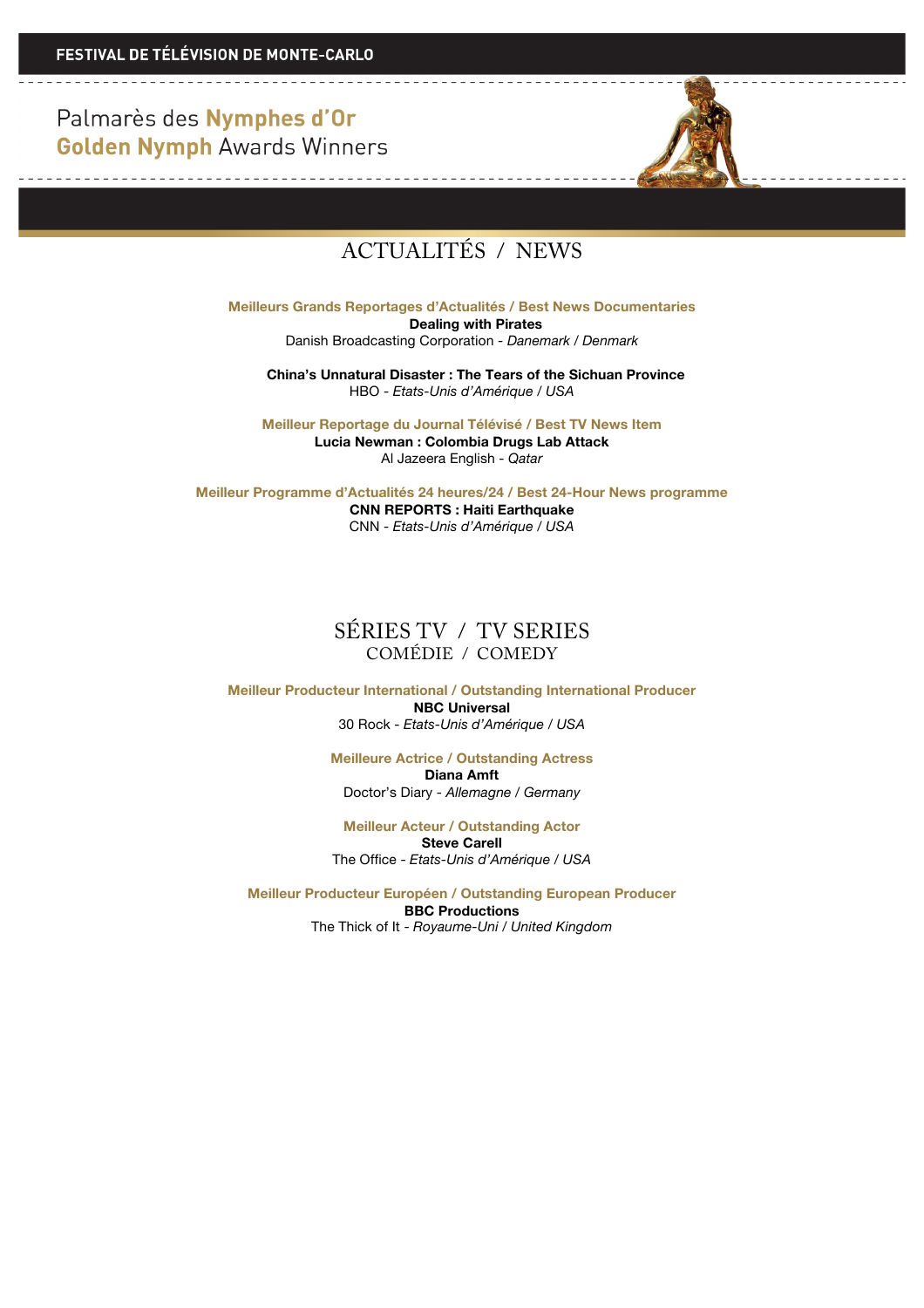

### SÉRIES TV / TV SERIES DRAMATIQUE / DRAMA

**Meilleur Producteur International / Outstanding International Producer Lionsgate** Mad Men - *Etats-Unis d'Amérique / USA*

> **Meilleure Actrice / Outstanding Actress Michelle Forbes** Durham County - Season 2 - *Canada*

**Meilleur Acteur / Outstanding Actor Michael C. Hall** Dexter - *Etats-Unis d'Amérique / USA*

**Meilleur Producteur Européen / Outstanding European Producer Danish Broadcasting Corporation** The Killing II - Danmark/ *Denmark*

### PRIX DE L'AUDIENCE TV INTERNATIONALE INTERNATIONAL TV AUDIENCE AWARDS

**Meilleure Série TV 'Dramatique' / Best Drama TV Series CSI Las Vegas** - *Etats-Unis d'Amérique / USA*

**Meilleure Série TV 'Comédie' / Best Comedy TV Series Desperate Housewives** - *Etats-Unis d'Amérique / USA*

**Meilleur Telenovelas - Soap Operas / Best Telenovelas - Soap Operas The Bold and the Beautiful** - *Etats-Unis d'Amérique / USA*